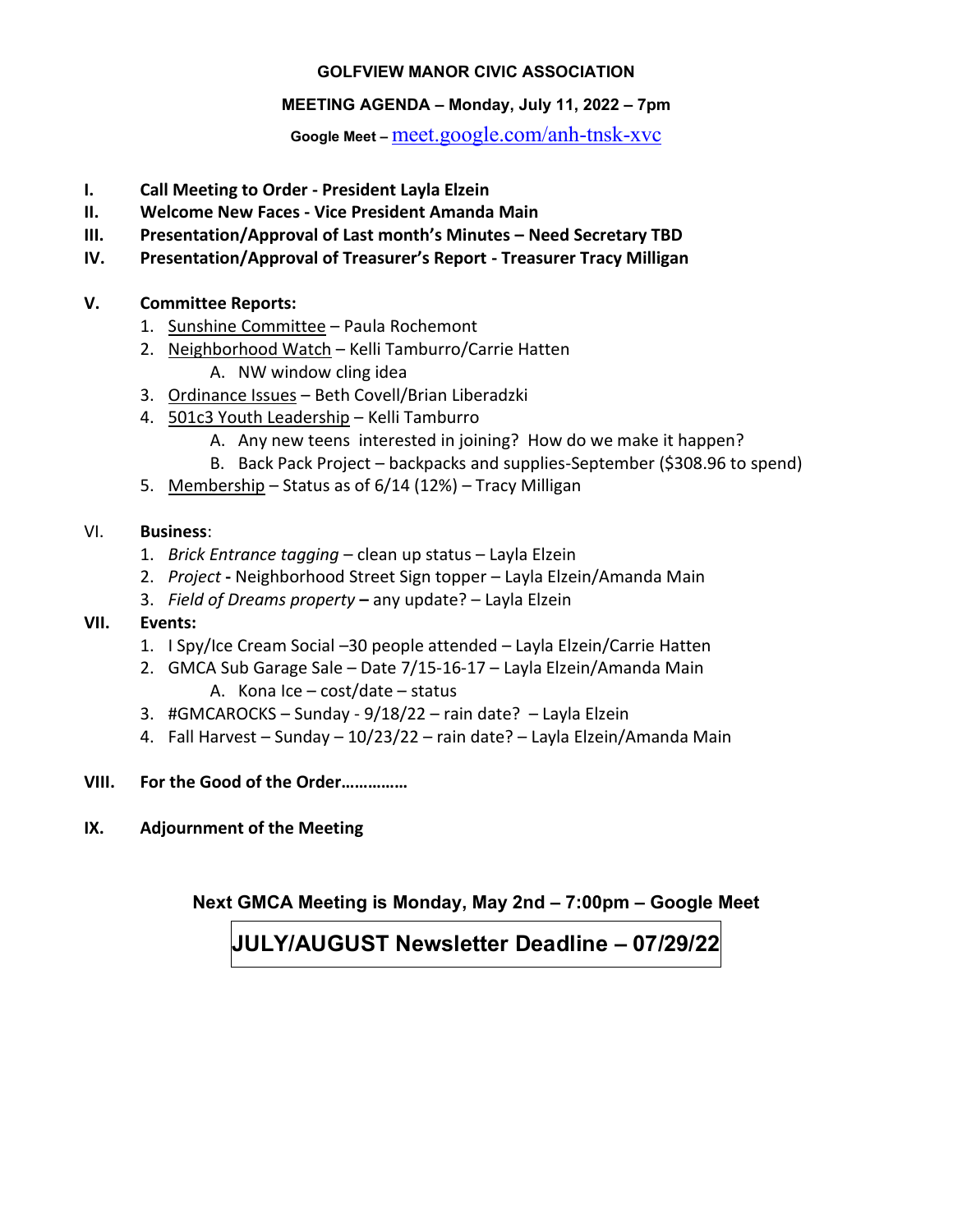## **Neighborhood Watch - sample cling ideas (size to be seen)**

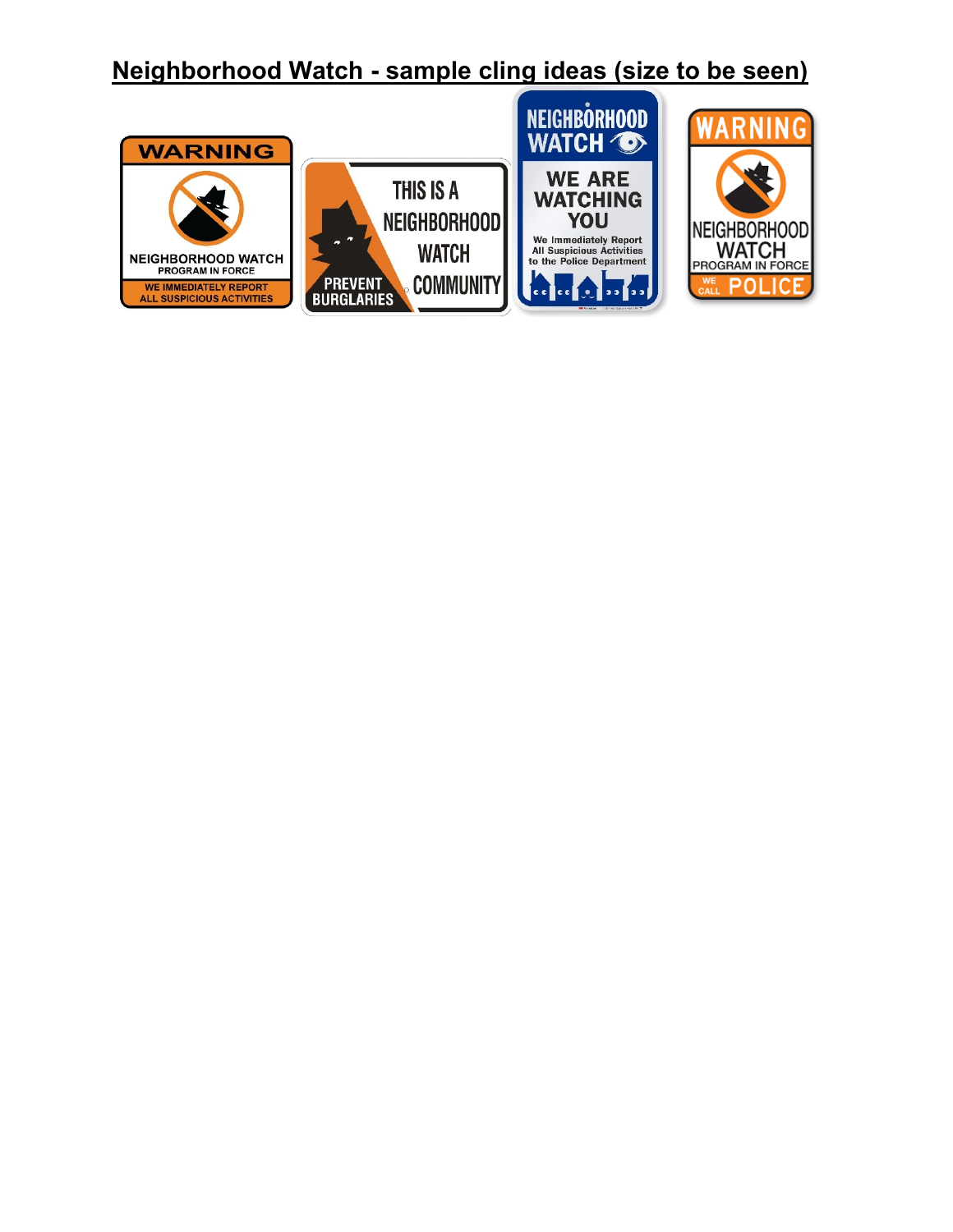

Samples to choose for sign

COSTS: Last year it was \$322 for 8 signs both sides

MOTION: \$400